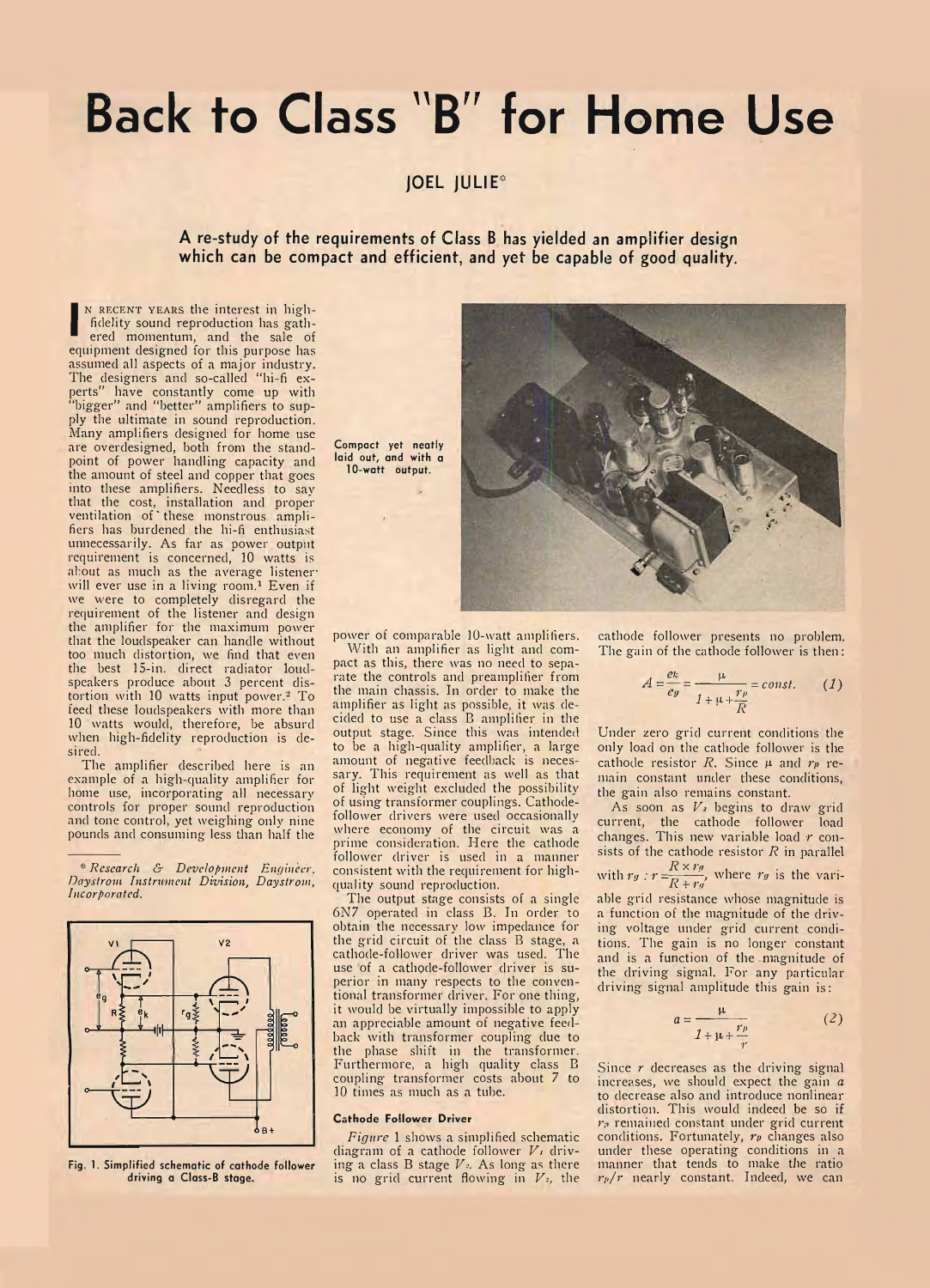create an operating mode of the cathode follower under which the ratio *rp/r* remains within reasonable limits.

*Figure* 2 shows a plot of plate resistance *vs.* grid bias for a triode. It can be seen that the plate resistance decreases as the grid bias becomes less negative. Since the bias resistance under grid current conditions consists of  $r = \frac{R \times r_{0}}{R + r_{0}}$  and the value of *r* decreases with driving signal, the plate resistance also decreases which tends to make the



**Fig. 2. Graphs of plate resistance vs. grid bias** for a triode and of  $\mu$  with respect to the ratio  $r_p/r$ .

ratio  $r_p/r$  constant. If we were, therefore, to set the bias of the cathode follower by adjusting *R* to such a value that the rate of decrease in *rp* corresponds to the rate of decrease in *r* under grid current conditions, we would in effect keep the gain constant. By suitable choice of driver tube and value of *R* the ratio of *rp/r* can be kept within tolerable limits.

Upon examining  $Eq. (2)$ , we see that if we choose a high  $\mu$  tube, in addition to the above mentioned design procedure, we can effectively nullify whatever discrepancy there remains in the ratio  $r_p/r$ . The fact that  $\mu$  rises with increasing grid current also helps matters considerably (see *Fig.* 2).

It would seem from the foregoing that any of the high  $\mu$  high-transconductance double triodes, such as the 12AT7 or 6BQ7-A, should be a suitable choice for this type of cathode follower. Investigation showed, however, that it was hard to select such a tube in which both elements of the double triode were properly matched for balanced operation.

It is also desirable that the cathode follower have a gain as near unity as possible so that the stage feeding the cathode follower is not taxed too heavily. From Eq.  $(2)$  it would seem that a tube with a high  $\mu$  and low plate resistance would be desirable.



In the actual design the 6SN7 was chosen as a reasonable all around compromise.

The output stage bias voltage is applied by way of the driver cathodes. The bias voltage is adjusted to a value which yields a quiescent current for both sections of the 6N7 tube of 12 to IS ma. With the output stage so adjusted, a power output of 10 watts was obtained with only 1.3 percent distortion and 15 db negative feedback. The plate circuit efficiency was measured to be over 65 percent. As a result the power transformer in this amplifier can be kept very small. A power transformer with a rating of 40 to 50 ma for the plate winding is ample. The output load impedance was chosen at 20,000 ohms. This value yielded maximum plate circuit efficiency and required less grid driving power than the normal recommended plate load.

In order to obtain a low impedance bias supply for the output stage, the positive terminal of the d.c. filament supply for the preamplifiers was grounded, leaving the negative terminal available for bias purposes.

Other features of the amplifier include a two-stage preamplifier for magnetic cartridges with a choice of equalization having turnover points at 250, 500, and 800 cps; a five position program selector for tape, phono, AM, FM and TV; continuous bass and treble controls (see *Fig.* 3) and a high-frequency cutoff filter to limit the response of the amplifier when playing noisy or distorted records. The power amplifier is shown in *Fig.* 4.

## **The Cutoff Filter**

In order to provide a high rate of attenuation, the cutoff filter was designed as a three-section filter using a constant- $k$  middle section and two  $m$ -derived terminating sections; and to prevent ringing, the corner at the cutoff



**Fig. 3. Input section of the amplifier. This is built together with the output section. Fig. 4.**